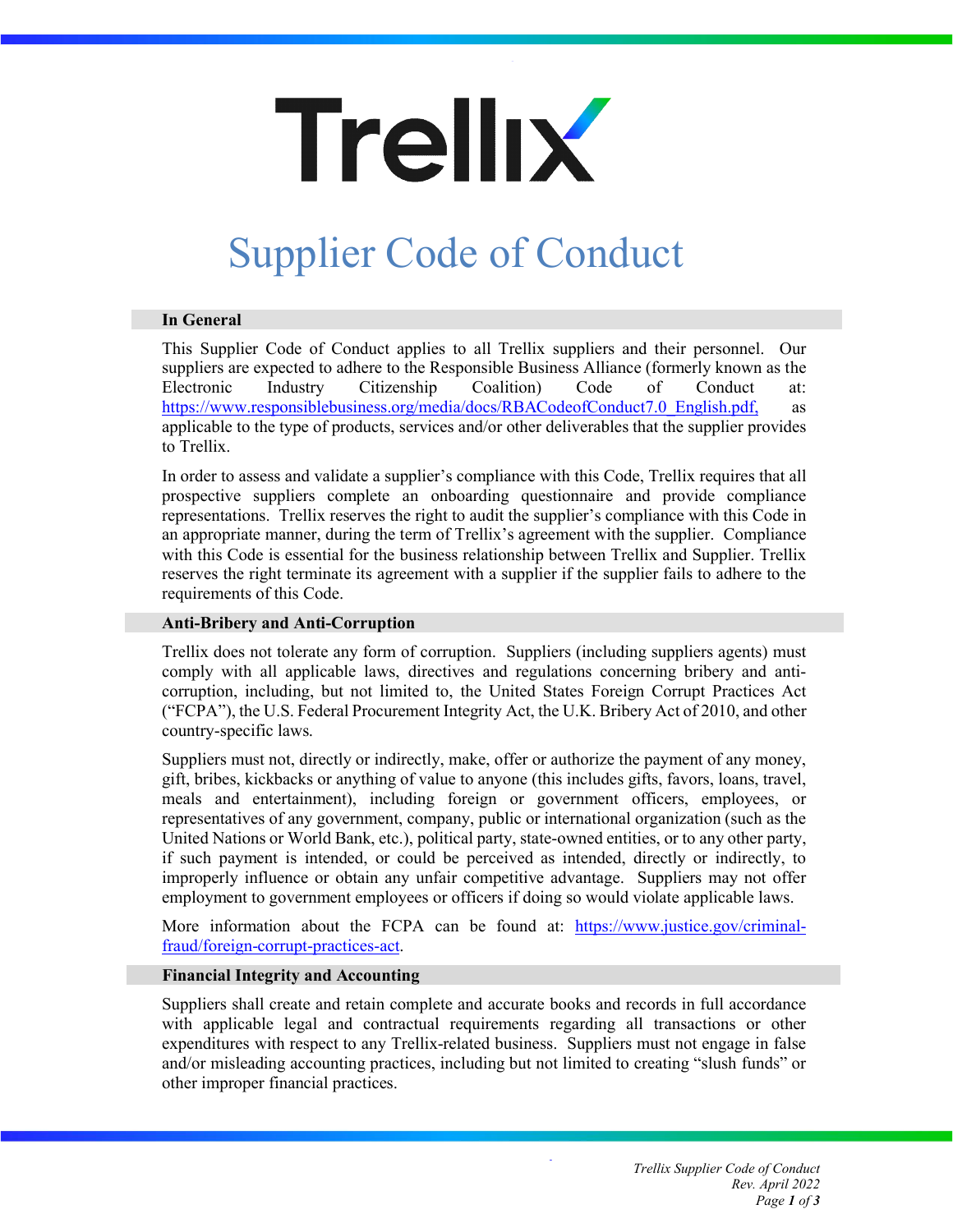#### **Unfair Business Practices**

Suppliers must comply with all applicable fair business, advertising, and antitrust/competition laws; suppliers shall not agree with other companies to coordinate or fix prices, boycott suppliers or customers, divide or allocate markets or customers, or propose or enter into agreements or understandings that restrict the resale price of Trellix products.

#### **Gifts, Entertainment, Travel and Political Contributions**

Suppliers are not authorized to, and shall not offer or provide, either directly or indirectly, any type of gift, entertainment, travel or political contributions or charitable donation of any value, to any third-party on Trellix's behalf.

Any hospitality or courtesy offered by supplier to a Trellix employee should be reasonable, infrequent, within the ordinary course of business, and not offered with an expectation of obtaining special treatment in connection with any business transaction. Suppliers must refrain from offering Trellix employees anything that would create the appearance of being improper or that would conflict with applicable laws or otherwise with the principles set forth in this Code of Conduct. No cash or cash-equivalent gifts are permitted to be provided to Trellix employees at any time.

#### **Lobbying Activities**

All lobbying-related activities (at any level of government) are managed by Trellix's Public Policy Team. No supplier is authorized to undertake any type of legislative or procurement lobbying activities unless the supplier has received the express written approval by Trellix's Chief Public Policy Officer.

Any supplier who receives such express authorization shall comply with all applicable lobbying laws. If the supplier is required to register as a lobbyist in a given jurisdiction, the supplier shall first *notify* Trellix of this requirement *before* supplier registers.

#### **Conflicts of Interest**

Suppliers shall not engage in any activity that would interfere with their contractual responsibilities to Trellix or that may appear to be a conflict of interest that could reasonably be likely to interfere with such responsibilities.

Conflicts of interest can include, but are not limited to, Trellix personnel acting as an officer, director or significant shareholder of supplier, or the payment of incentives or providing economic benefits such as excessive gifts, hospitality, or entertainment to any Trellix employee, personnel, or their family members.

Supplier must promptly notify Trellix if it becomes aware of any actual or potential conflict of interest.

# **Trellix's Proprietary and Confidential Information**

Suppliers shall protect Trellix's proprietary/confidential information from unauthorized disclosure, modification, destruction or use, and supplier shall implement, as necessary, adequate physical security, recovery capabilities, electronic access controls, and/or enter into enforceable nondisclosure agreements.

Suppliers may not misuse Trellix confidential, proprietary, or non-public information for their own purposes or benefit.